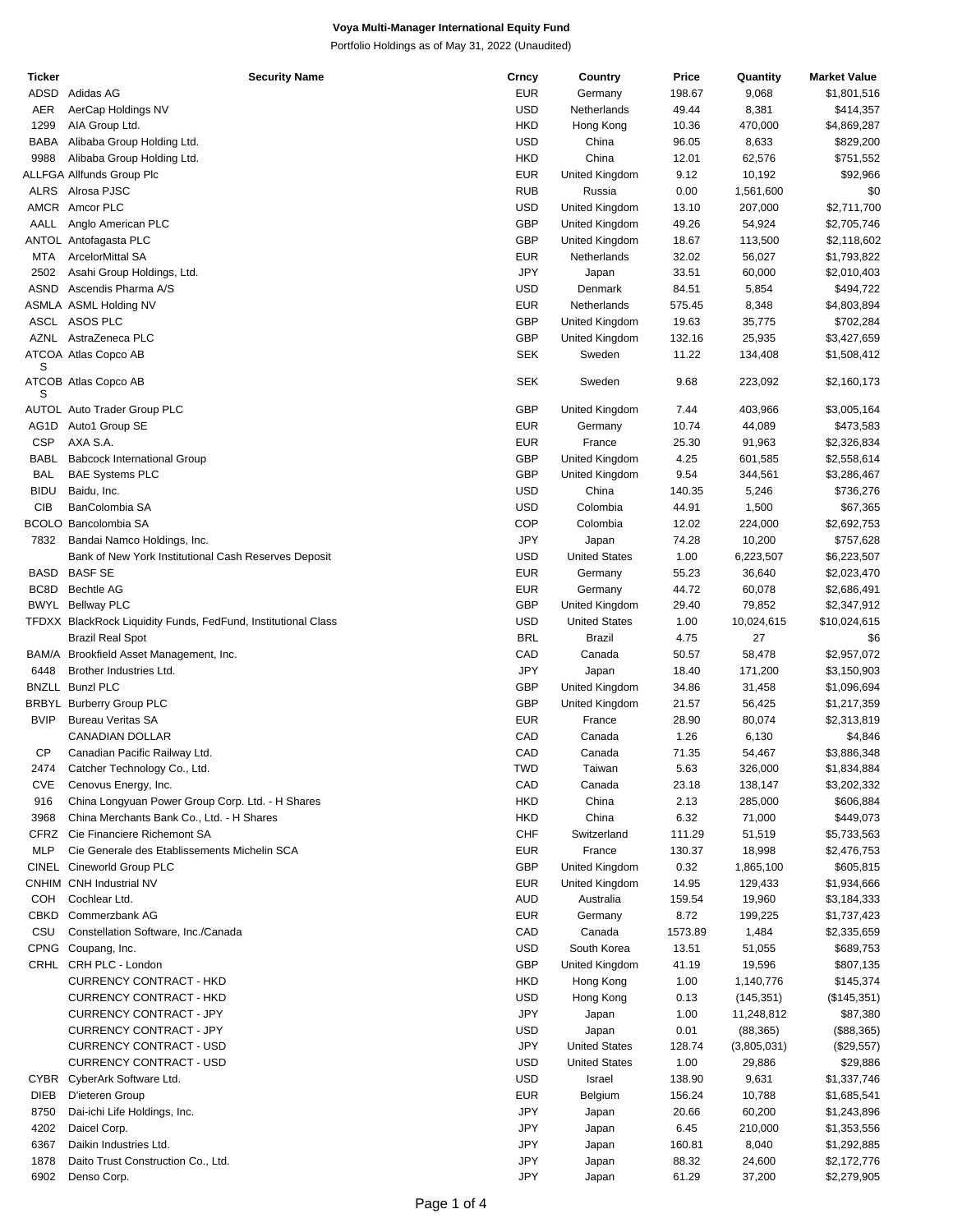Portfolio Holdings as of May 31, 2022 (Unaudited)

| Ticker      | <b>Security Name</b>                  | Crncy      | Country              | Price   | Quantity                                                                                                                                                                                                                                                                                                                                                                                                                                                                                                                                                                                                                   | <b>Market Value</b> |
|-------------|---------------------------------------|------------|----------------------|---------|----------------------------------------------------------------------------------------------------------------------------------------------------------------------------------------------------------------------------------------------------------------------------------------------------------------------------------------------------------------------------------------------------------------------------------------------------------------------------------------------------------------------------------------------------------------------------------------------------------------------------|---------------------|
| <b>DTED</b> | Deutsche Telekom AG                   | <b>EUR</b> | Germany              | 20.58   |                                                                                                                                                                                                                                                                                                                                                                                                                                                                                                                                                                                                                            | \$2,908,853         |
|             | DGEL Diageo PLC                       | <b>GBP</b> | United Kingdom       | 46.46   |                                                                                                                                                                                                                                                                                                                                                                                                                                                                                                                                                                                                                            | \$3,135,384         |
|             | DNBO DNB Bank ASA                     | <b>NOK</b> | Norway               | 20.28   |                                                                                                                                                                                                                                                                                                                                                                                                                                                                                                                                                                                                                            |                     |
|             |                                       |            |                      |         |                                                                                                                                                                                                                                                                                                                                                                                                                                                                                                                                                                                                                            | \$3,121,107         |
|             | DUNIS Duni AB                         | <b>SEK</b> | Sweden               | 9.05    |                                                                                                                                                                                                                                                                                                                                                                                                                                                                                                                                                                                                                            | \$905,893           |
| 4523        | Eisai Co., Ltd.                       | JPY        | Japan                | 41.18   |                                                                                                                                                                                                                                                                                                                                                                                                                                                                                                                                                                                                                            | \$284,154           |
| 2688        | ENN Energy Holdings Ltd.              | <b>HKD</b> | China                | 15.30   | 28,384                                                                                                                                                                                                                                                                                                                                                                                                                                                                                                                                                                                                                     | \$434,276           |
|             | EPIBS Epiroc AB                       | <b>SEK</b> | Sweden               | 16.82   | 111,248                                                                                                                                                                                                                                                                                                                                                                                                                                                                                                                                                                                                                    | \$1,871,346         |
|             | <b>EQNRO Equinor ASA</b>              | <b>NOK</b> | Norway               | 37.95   |                                                                                                                                                                                                                                                                                                                                                                                                                                                                                                                                                                                                                            | \$2,588,805         |
|             | EURO                                  | <b>EUR</b> | Eurozone             | 0.93    | 141,374<br>67,484<br>153,899<br>100,124<br>6,900<br>68,222<br>142,821<br>56,713<br>60,423<br>221,172<br>10,666<br>86,900<br>57,000<br>16,266<br>2,908<br>197,084<br>1,113,428<br>15,712<br>133,073<br>44,700<br>397<br>108,985<br>91,100<br>236<br>30,503<br>4,200<br>477,534<br>15,800<br>316,563<br>4,389<br>13,729<br>217,741<br>1,144<br>37,829<br>55,683<br>30,766<br>153,571<br>43,726<br>102,079<br>80,761<br>22,400<br>140,767<br>51,500<br>28,600<br>43,900<br>432,470<br>45,900<br>73,600<br>2,691<br>8,586<br>48,721<br>81,616<br>10,767<br>3,964<br>29,600<br>232,500<br>169,500<br>16,384<br>2,000<br>117,736 | \$153,326           |
|             | <b>EXPNL Experian PLC</b>             | <b>GBP</b> |                      |         |                                                                                                                                                                                                                                                                                                                                                                                                                                                                                                                                                                                                                            |                     |
|             |                                       |            | United Kingdom       | 33.45   |                                                                                                                                                                                                                                                                                                                                                                                                                                                                                                                                                                                                                            | \$1,897,172         |
|             | FTCH Farfetch Ltd.                    | <b>USD</b> | United Kingdom       | 8.97    |                                                                                                                                                                                                                                                                                                                                                                                                                                                                                                                                                                                                                            | \$541,994           |
|             | <b>BALDBS Fastighets AB Balder</b>    | <b>SEK</b> | Sweden               | 7.24    |                                                                                                                                                                                                                                                                                                                                                                                                                                                                                                                                                                                                                            | \$1,600,373         |
|             | RACEM Ferrari NV                      | <b>EUR</b> | Italy                | 195.13  |                                                                                                                                                                                                                                                                                                                                                                                                                                                                                                                                                                                                                            | \$2,081,209         |
| FTKD        | flatexDEGIRO AG                       | <b>EUR</b> | Germany              | 15.03   |                                                                                                                                                                                                                                                                                                                                                                                                                                                                                                                                                                                                                            | \$1,306,078         |
| FRED        | Fresenius SE & Co. KGaA               | <b>EUR</b> | Germany              | 34.30   |                                                                                                                                                                                                                                                                                                                                                                                                                                                                                                                                                                                                                            | \$1,955,011         |
|             | GAWL Games Workshop Group PLC         | <b>GBP</b> | United Kingdom       | 92.64   |                                                                                                                                                                                                                                                                                                                                                                                                                                                                                                                                                                                                                            |                     |
|             |                                       |            |                      |         |                                                                                                                                                                                                                                                                                                                                                                                                                                                                                                                                                                                                                            | \$1,506,837         |
|             | GMABC Genmab A/S                      | <b>DKK</b> | Denmark              | 304.36  |                                                                                                                                                                                                                                                                                                                                                                                                                                                                                                                                                                                                                            | \$885,077           |
| GMG         | Goodman Group                         | <b>AUD</b> | Australia            | 14.71   |                                                                                                                                                                                                                                                                                                                                                                                                                                                                                                                                                                                                                            | \$2,899,154         |
|             | GNCL Greencore Group PLC              | <b>GBP</b> | Ireland              | 1.37    |                                                                                                                                                                                                                                                                                                                                                                                                                                                                                                                                                                                                                            | \$1,529,299         |
|             | HNR1D Hannover Rueck SE               | <b>EUR</b> | Germany              | 153.14  |                                                                                                                                                                                                                                                                                                                                                                                                                                                                                                                                                                                                                            | \$2,406,150         |
| <b>HLL</b>  | Hargreaves Lansdown PLC               | <b>GBP</b> | United Kingdom       | 10.79   |                                                                                                                                                                                                                                                                                                                                                                                                                                                                                                                                                                                                                            | \$1,435,361         |
| <b>HEID</b> | HeidelbergCement AG                   | <b>EUR</b> | Germany              | 58.40   |                                                                                                                                                                                                                                                                                                                                                                                                                                                                                                                                                                                                                            | \$2,610,622         |
|             |                                       |            |                      |         |                                                                                                                                                                                                                                                                                                                                                                                                                                                                                                                                                                                                                            |                     |
| RMSP        | Hermes International                  | <b>EUR</b> | France               | 1195.66 |                                                                                                                                                                                                                                                                                                                                                                                                                                                                                                                                                                                                                            | \$474,677           |
| <b>HSVL</b> | HomeServe PLC                         | <b>GBP</b> | United Kingdom       | 14.65   |                                                                                                                                                                                                                                                                                                                                                                                                                                                                                                                                                                                                                            | \$1,597,167         |
| 7267        | Honda Motor Co., Ltd.                 | JPY        | Japan                | 24.90   |                                                                                                                                                                                                                                                                                                                                                                                                                                                                                                                                                                                                                            | \$2,268,406         |
|             | <b>HONG KONG DOLLAR</b>               | <b>HKD</b> | Hong Kong            | 7.85    |                                                                                                                                                                                                                                                                                                                                                                                                                                                                                                                                                                                                                            | \$30                |
| <b>HDFC</b> | Housing Development Finance Corp.     | <b>INR</b> | India                | 29.44   |                                                                                                                                                                                                                                                                                                                                                                                                                                                                                                                                                                                                                            | \$897,910           |
| 7741        | Hoya Corp.                            | JPY        | Japan                | 106.44  |                                                                                                                                                                                                                                                                                                                                                                                                                                                                                                                                                                                                                            | \$447,034           |
|             | HSBAL HSBC Holdings PLC               |            |                      |         |                                                                                                                                                                                                                                                                                                                                                                                                                                                                                                                                                                                                                            |                     |
|             |                                       | <b>GBP</b> | United Kingdom       | 6.70    |                                                                                                                                                                                                                                                                                                                                                                                                                                                                                                                                                                                                                            | \$3,197,676         |
|             | 012330 Hyundai Mobis Co. Ltd.         | <b>KRW</b> | South Korea          | 175.66  |                                                                                                                                                                                                                                                                                                                                                                                                                                                                                                                                                                                                                            | \$2,775,384         |
| <b>IBEE</b> | Iberdrola S.A.                        | <b>EUR</b> | Spain                | 11.85   |                                                                                                                                                                                                                                                                                                                                                                                                                                                                                                                                                                                                                            | \$3,750,797         |
| <b>ILMN</b> | Illumina, Inc.                        | <b>USD</b> | <b>United States</b> | 239.48  |                                                                                                                                                                                                                                                                                                                                                                                                                                                                                                                                                                                                                            | \$1,051,078         |
|             | IMCDA IMCD NV                         | <b>EUR</b> | Netherlands          | 149.55  |                                                                                                                                                                                                                                                                                                                                                                                                                                                                                                                                                                                                                            | \$2,053,196         |
|             | INCHL Inchcape PLC                    | <b>GBP</b> | United Kingdom       | 9.16    |                                                                                                                                                                                                                                                                                                                                                                                                                                                                                                                                                                                                                            | \$1,995,235         |
|             | <b>INDIAN RUPEE</b>                   | <b>INR</b> |                      |         |                                                                                                                                                                                                                                                                                                                                                                                                                                                                                                                                                                                                                            |                     |
|             |                                       |            | India                | 77.64   |                                                                                                                                                                                                                                                                                                                                                                                                                                                                                                                                                                                                                            | \$15                |
| <b>IFXD</b> | Infineon Technologies AG              | <b>EUR</b> | Germany              | 31.16   |                                                                                                                                                                                                                                                                                                                                                                                                                                                                                                                                                                                                                            | \$1,178,871         |
| <b>ICPL</b> | Intermediate Capital Group PLC        | <b>GBP</b> | United Kingdom       | 19.85   |                                                                                                                                                                                                                                                                                                                                                                                                                                                                                                                                                                                                                            | \$1,105,538         |
|             | <b>ITRKL</b> Intertek Group PLC       | <b>GBP</b> | United Kingdom       | 58.42   |                                                                                                                                                                                                                                                                                                                                                                                                                                                                                                                                                                                                                            | \$1,797,318         |
|             | <b>INVEBS Investor AB</b>             | <b>SEK</b> | Sweden               | 18.76   |                                                                                                                                                                                                                                                                                                                                                                                                                                                                                                                                                                                                                            | \$2,880,537         |
| <b>IPSP</b> | <b>IPSOS</b>                          | <b>EUR</b> | France               | 48.58   |                                                                                                                                                                                                                                                                                                                                                                                                                                                                                                                                                                                                                            | \$2,124,290         |
|             | ACWX iShares MSCI ACWI ex US ETF      | <b>USD</b> | <b>United States</b> | 49.65   |                                                                                                                                                                                                                                                                                                                                                                                                                                                                                                                                                                                                                            | \$5,068,222         |
|             |                                       |            |                      |         |                                                                                                                                                                                                                                                                                                                                                                                                                                                                                                                                                                                                                            |                     |
|             | JAPANESE YEN                          | JPY        | Japan                | 128.74  |                                                                                                                                                                                                                                                                                                                                                                                                                                                                                                                                                                                                                            | \$627               |
| JAZZ        | Jazz Pharmaceuticals PLC              | <b>USD</b> | <b>United States</b> | 149.68  |                                                                                                                                                                                                                                                                                                                                                                                                                                                                                                                                                                                                                            | \$3,352,832         |
| JMTU        | Jeronimo Martins SGPS SA              | <b>EUR</b> | Portugal             | 20.44   |                                                                                                                                                                                                                                                                                                                                                                                                                                                                                                                                                                                                                            | \$2,877,699         |
| <b>BELA</b> | Jumbo SA                              | <b>EUR</b> | Greece               | 16.62   |                                                                                                                                                                                                                                                                                                                                                                                                                                                                                                                                                                                                                            | \$855,982           |
| 2371        | Kakaku.com, Inc.                      | JPY        | Japan                | 19.71   |                                                                                                                                                                                                                                                                                                                                                                                                                                                                                                                                                                                                                            | \$563,636           |
| 4452        | Kao Corp.                             | JPY        | Japan                | 40.20   |                                                                                                                                                                                                                                                                                                                                                                                                                                                                                                                                                                                                                            | \$1,764,630         |
|             |                                       |            |                      |         |                                                                                                                                                                                                                                                                                                                                                                                                                                                                                                                                                                                                                            |                     |
| F           | KBANK/ Kasikornbank PCL - Foreign     | THB        | Thailand             | 4.29    |                                                                                                                                                                                                                                                                                                                                                                                                                                                                                                                                                                                                                            | \$1,855,195         |
|             | <b>KBANK- Kasikornbank PCL - NVDR</b> |            |                      |         |                                                                                                                                                                                                                                                                                                                                                                                                                                                                                                                                                                                                                            |                     |
| R           |                                       | THB        | Thailand             | 4.29    |                                                                                                                                                                                                                                                                                                                                                                                                                                                                                                                                                                                                                            | \$196,900           |
|             |                                       |            |                      |         |                                                                                                                                                                                                                                                                                                                                                                                                                                                                                                                                                                                                                            |                     |
| 9433        | KDDI Corp.                            | JPY        | Japan                | 34.89   |                                                                                                                                                                                                                                                                                                                                                                                                                                                                                                                                                                                                                            | \$2,567,616         |
| KERP        | Kering SA                             | <b>EUR</b> | France               | 550.03  |                                                                                                                                                                                                                                                                                                                                                                                                                                                                                                                                                                                                                            | \$1,480,135         |
| 6861        | Keyence Corp.                         | JPY        | Japan                | 397.58  |                                                                                                                                                                                                                                                                                                                                                                                                                                                                                                                                                                                                                            | \$3,413,593         |
|             | 000270 Kia Corp.                      | <b>KRW</b> | South Korea          | 68.99   |                                                                                                                                                                                                                                                                                                                                                                                                                                                                                                                                                                                                                            | \$3,361,072         |
| LIP         | Klepierre SA                          | <b>EUR</b> | France               | 22.83   |                                                                                                                                                                                                                                                                                                                                                                                                                                                                                                                                                                                                                            | \$1,863,079         |
|             | DSMA Koninklijke DSM NV               | <b>EUR</b> | Netherlands          | 168.40  |                                                                                                                                                                                                                                                                                                                                                                                                                                                                                                                                                                                                                            | \$1,813,175         |
|             |                                       |            |                      |         |                                                                                                                                                                                                                                                                                                                                                                                                                                                                                                                                                                                                                            |                     |
| <b>ORP</b>  | L'Oreal S.A.                          | <b>EUR</b> | France               | 353.21  |                                                                                                                                                                                                                                                                                                                                                                                                                                                                                                                                                                                                                            | \$1,400,129         |
|             | 066570 LG Electronics, Inc.           | <b>KRW</b> | South Korea          | 84.35   |                                                                                                                                                                                                                                                                                                                                                                                                                                                                                                                                                                                                                            | \$2,496,642         |
|             | 032640 LG Uplus Corp.                 | <b>KRW</b> | South Korea          | 11.18   |                                                                                                                                                                                                                                                                                                                                                                                                                                                                                                                                                                                                                            | \$2,599,282         |
| 2331        | Li Ning Co. Ltd.                      | <b>HKD</b> | China                | 7.80    |                                                                                                                                                                                                                                                                                                                                                                                                                                                                                                                                                                                                                            | \$1,322,469         |
| L6ND        | Linde PLC                             | <b>EUR</b> | United Kingdom       | 323.99  |                                                                                                                                                                                                                                                                                                                                                                                                                                                                                                                                                                                                                            | \$5,308,264         |
| LIN         | Linde Public Ltd.                     | <b>USD</b> | <b>United States</b> | 324.68  |                                                                                                                                                                                                                                                                                                                                                                                                                                                                                                                                                                                                                            | \$649,360           |
|             |                                       |            |                      |         |                                                                                                                                                                                                                                                                                                                                                                                                                                                                                                                                                                                                                            |                     |
|             | RENT3 Localiza Rent a Car SA          | <b>BRL</b> | Brazil               | 12.07   |                                                                                                                                                                                                                                                                                                                                                                                                                                                                                                                                                                                                                            | \$1,420,497         |
|             | LSEGL London Stock Exchange Group PLC | <b>GBP</b> | United Kingdom       | 93.31   | 24,351                                                                                                                                                                                                                                                                                                                                                                                                                                                                                                                                                                                                                     | \$2,272,260         |
|             | LONNZ Lonza Group AG                  | <b>CHF</b> | Switzerland          | 602.91  | 7,912                                                                                                                                                                                                                                                                                                                                                                                                                                                                                                                                                                                                                      | \$4,770,191         |
|             | <b>LOOMIS Loomis AB</b>               | <b>SEK</b> | Sweden               | 25.31   | 65,113                                                                                                                                                                                                                                                                                                                                                                                                                                                                                                                                                                                                                     | \$1,648,008         |
|             | LUN Lundin Mining Corp.               | CAD        | Canada               | 8.90    | 343,000                                                                                                                                                                                                                                                                                                                                                                                                                                                                                                                                                                                                                    | \$3,053,469         |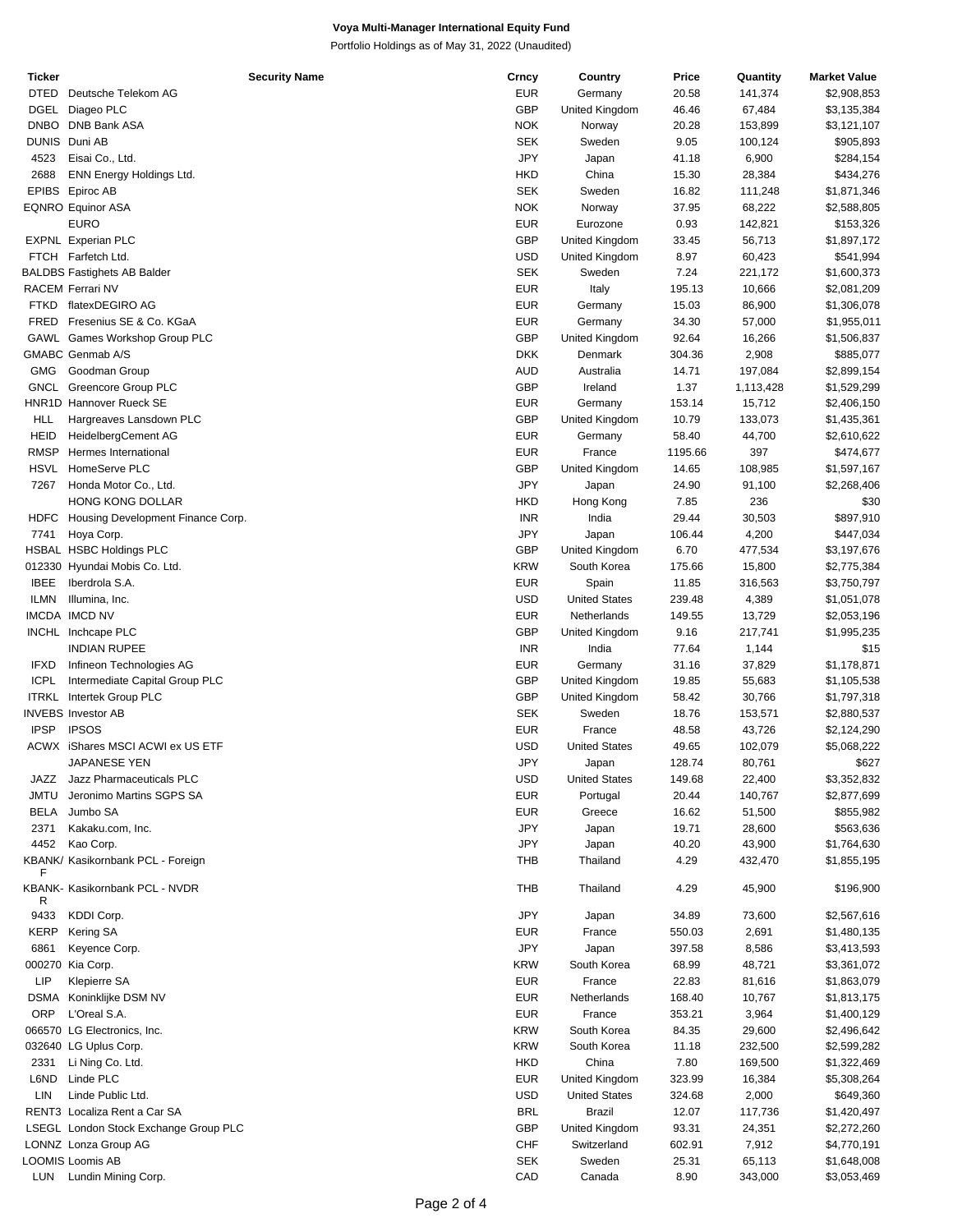Portfolio Holdings as of May 31, 2022 (Unaudited)

| Ticker      | <b>Security Name</b>                                             | Crncy      | Country              | Price   | Quantity | <b>Market Value</b> |
|-------------|------------------------------------------------------------------|------------|----------------------|---------|----------|---------------------|
| <b>MCP</b>  | LVMH Moet Hennessy Louis Vuitton SE                              | <b>EUR</b> | France               | 645.63  | 3,829    | \$2,472,100         |
| MG          | Magna International, Inc.                                        | CAD        | Canada               | 64.89   | 43,066   | \$2,794,685         |
| <b>MMYT</b> | MakeMyTrip Ltd.                                                  | USD        | India                | 27.66   | 26,294   | \$727,292           |
| 8002        | Marubeni Corp.                                                   | <b>JPY</b> | Japan                | 10.48   | 300,800  | \$3,153,384         |
|             |                                                                  |            |                      |         |          |                     |
| 3690        | Meituan Class B                                                  | <b>HKD</b> | China                | 23.47   | 129,100  | \$3,029,346         |
| <b>MELI</b> | MercadoLibre, Inc.                                               | <b>USD</b> | Argentina            | 785.88  | 2,533    | \$1,990,634         |
| MX          | Methanex Corp.                                                   | CAD        | Canada               | 49.42   | 66,300   | \$3,276,604         |
| <b>MTD</b>  | Mettler Toledo International, Inc.                               | <b>USD</b> | <b>United States</b> | 1286.12 | 2,726    | \$3,505,963         |
| 8802        | Mitsubishi Estate Co., Ltd.                                      | <b>JPY</b> | Japan                | 14.87   | 24,300   | \$361,311           |
| 8306        | Mitsubishi UFJ Financial Group, Inc.                             | JPY        | Japan                | 5.69    | 465,600  | \$2,648,800         |
| 8801        | Mitsui Fudosan Co., Ltd.                                         | JPY        | Japan                | 21.87   | 110,200  | \$2,409,673         |
|             | MNDIL Mondi PLC                                                  | <b>GBP</b> |                      |         |          |                     |
|             |                                                                  |            | United Kingdom       | 19.44   | 135,687  | \$2,637,737         |
| <b>MOS</b>  | Mosaic Co.                                                       | USD        | <b>United States</b> | 62.65   | 18,180   | \$1,138,977         |
|             | MUV2D Muenchener Rueckversicherungs-Gesellschaft AG              | <b>EUR</b> | Germany              | 245.36  | 9,049    | \$2,220,301         |
| 6981        | Murata Manufacturing Co., Ltd.                                   | <b>JPY</b> | Japan                | 64.26   | 37,900   | \$2,435,471         |
| <b>NPN</b>  | Naspers Ltd.                                                     | ZAR        | South Africa         | 108.93  | 10,540   | \$1,148,133         |
| NEMD        | Nemetschek SE                                                    | <b>EUR</b> | Germany              | 71.60   | 20,017   | \$1,433,171         |
|             | <b>NESNZ Nestle SA</b>                                           | <b>CHF</b> | Switzerland          | 122.32  | 26,378   | \$3,226,484         |
|             | NXTL Next PLC                                                    | <b>GBP</b> | United Kingdom       | 81.75   | 31,800   | \$2,599,681         |
|             |                                                                  |            |                      |         |          |                     |
|             | <b>NIBEBS Nibe Industrier AB</b>                                 | <b>SEK</b> | Sweden               | 8.73    | 443,859  | \$3,874,768         |
| 6594        | Nidec Corp.                                                      | <b>JPY</b> | Japan                | 66.86   | 29,400   | \$1,965,796         |
|             | NOKIAH Nokia OYJ - Finland                                       | <b>EUR</b> | Finland              | 5.03    | 391,636  | \$1,968,330         |
|             | NOMD Nomad Foods Ltd.                                            | USD        | United Kingdom       | 20.87   | 85,800   | \$1,790,646         |
|             | NOVNZ Novartis AG                                                | <b>CHF</b> | Switzerland          | 90.84   | 90,185   | \$8,192,388         |
| NTR.        | Nutrien Ltd.                                                     | CAD        | Canada               | 97.73   | 7,130    | \$696,794           |
|             |                                                                  |            |                      |         |          |                     |
| 7733        | Olympus Corp.                                                    | JPY        | Japan                | 20.90   | 173,400  | \$3,623,927         |
| OTEX        | Open Text Corp.                                                  | CAD        | Canada               | 40.99   | 70,800   | \$2,901,745         |
| 4661        | Oriental Land Co., Ltd.                                          | <b>JPY</b> | Japan                | 148.61  | 2,300    | \$341,799           |
|             | <b>PGHNZ Partners Group</b>                                      | <b>CHF</b> | Switzerland          | 1075.98 | 96       | \$103,294           |
| 7956        | Pigeon Corp.                                                     | <b>JPY</b> | Japan                | 14.32   | 35,900   | \$514,028           |
| 2318        | Ping An Insurance Group Co. of China Ltd. - H Shares             | <b>HKD</b> | China                | 6.40    | 278,500  | \$1,783,188         |
| <b>BPOP</b> | Popular, Inc.                                                    | <b>USD</b> | <b>United States</b> | 81.71   | 43,266   | \$3,535,265         |
|             |                                                                  |            |                      |         |          |                     |
|             | POUND STERLING                                                   | <b>GBP</b> | United Kingdom       | 0.79    | 92,151   | \$116,120           |
|             | PRXA Prosus NV                                                   | <b>EUR</b> | Netherlands          | 51.70   | 11,166   | \$577,275           |
|             | 603605 Proya Cosmetics Co. Ltd. - A Shares                       | <b>CNY</b> | China                | 23.28   | 79,800   | \$1,857,514         |
| <b>PRUL</b> | <b>Prudential PLC</b>                                            | <b>GBP</b> | United Kingdom       | 13.04   | 62,425   | \$814,011           |
| <b>PUBP</b> | <b>Publicis Groupe</b>                                           | <b>EUR</b> | France               | 54.78   | 50,800   | \$2,782,644         |
|             | RADL3 Raia Drogasil SA                                           | <b>BRL</b> | Brazil               | 4.34    | 254,260  | \$1,104,234         |
| RAAD        | <b>Rational AG</b>                                               | <b>EUR</b> | Germany              | 651.05  | 2,087    | \$1,358,750         |
|             |                                                                  |            |                      |         |          |                     |
| 6098        | Recruit Holdings Co. Ltd.                                        | JPY        | Japan                | 36.19   | 46,400   | \$1,679,410         |
| <b>RIL</b>  | Reliance Industries Ltd.                                         | <b>INR</b> | India                | 33.69   | 71,491   | \$2,408,423         |
|             | RCOP Remy Cointreau SA                                           | <b>EUR</b> | France               | 184.17  | 15,039   | \$2,769,735         |
|             | RMVL Rightmove PLC                                               | <b>GBP</b> | United Kingdom       | 7.57    | 372,767  | \$2,822,724         |
| <b>RIOL</b> | Rio Tinto PLC                                                    | <b>GBP</b> | United Kingdom       | 72.56   | 29,536   | \$2,143,080         |
| <b>RBA</b>  | Ritchie Bros Auctioneers, Inc.                                   | CAD        | Canada               | 60.19   | 2,128    | \$128,082           |
|             | ROGZ Roche Holding AG                                            | <b>CHF</b> | Switzerland          | 340.79  | 9,269    | \$3,158,793         |
|             |                                                                  |            |                      |         |          |                     |
|             | RWED RWE AG                                                      | <b>EUR</b> | Germany              | 44.13   | 64,928   | \$2,864,976         |
|             | 005930 Samsung Electronics Co., Ltd.                             | <b>KRW</b> | South Korea          | 54.38   | 140,202  | \$7,623,898         |
|             | SRT3D Sartorius AG                                               | <b>EUR</b> | Germany              | 404.32  | 10,658   | \$4,309,202         |
| <b>SUP</b>  | Schneider Electric SE                                            | <b>EUR</b> | France               | 138.89  | 661      | \$91,807            |
| SE          | Sea Ltd.                                                         | <b>USD</b> | Singapore            | 82.66   | 1,365    | \$112,831           |
|             | SGROL Segro PLC                                                  | <b>GBP</b> | United Kingdom       | 13.97   | 67,774   | \$946,598           |
|             | 300285 Shandong Sinocera Functional Material Co. Ltd. - A Shares | <b>CNY</b> | China                | 5.34    | 85,200   | \$454,827           |
|             |                                                                  |            |                      |         |          |                     |
|             | SHELL Shell PLC                                                  | <b>GBP</b> | Netherlands          | 29.58   | 2,745    | \$81,186            |
|             | SHELLA Shell PLC                                                 | EUR        | Netherlands          | 29.57   | 137,191  | \$4,056,983         |
| 7309        | Shimano, Inc.                                                    | JPY        | Japan                | 175.30  | 12,900   | \$2,261,362         |
|             | 055550 Shinhan Financial Group Co., Ltd.                         | <b>KRW</b> | South Korea          | 34.81   | 62,500   | \$2,175,699         |
| 4911        | Shiseido Co., Ltd.                                               | <b>JPY</b> | Japan                | 41.95   | 72,500   | \$3,041,067         |
| <b>SHOP</b> | Shopify, Inc.                                                    | USD        | Canada               | 375.12  | 2,641    | \$990,692           |
| <b>SIED</b> | Siemens AG                                                       | <b>EUR</b> | Germany              |         |          |                     |
|             |                                                                  |            |                      | 132.00  | 26,232   | \$3,462,699         |
|             | 000660 SK Hynix, Inc.                                            | <b>KRW</b> | South Korea          | 86.67   | 36,600   | \$3,172,241         |
|             | SKFBS SKF AB - B Shares                                          | <b>SEK</b> | Sweden               | 17.71   | 193,400  | \$3,425,717         |
| 6273        | SMC Corp.                                                        | JPY        | Japan                | 517.03  | 7,700    | \$3,981,097         |
| SK3I        | Smurfit Kappa PLC                                                | EUR        | Ireland              | 40.42   | 13,306   | \$537,894           |
| 9984        | SoftBank Group Corp.                                             | <b>JPY</b> | Japan                | 41.42   | 38,500   | \$1,594,635         |
|             | SOLBB Solvay S.A.                                                | <b>EUR</b> | Belgium              | 97.70   | 23,756   | \$2,320,857         |
|             |                                                                  | <b>JPY</b> |                      |         |          |                     |
| 6758        | Sony Group Corp.                                                 |            | Japan                | 93.79   | 51,700   | \$4,848,914         |